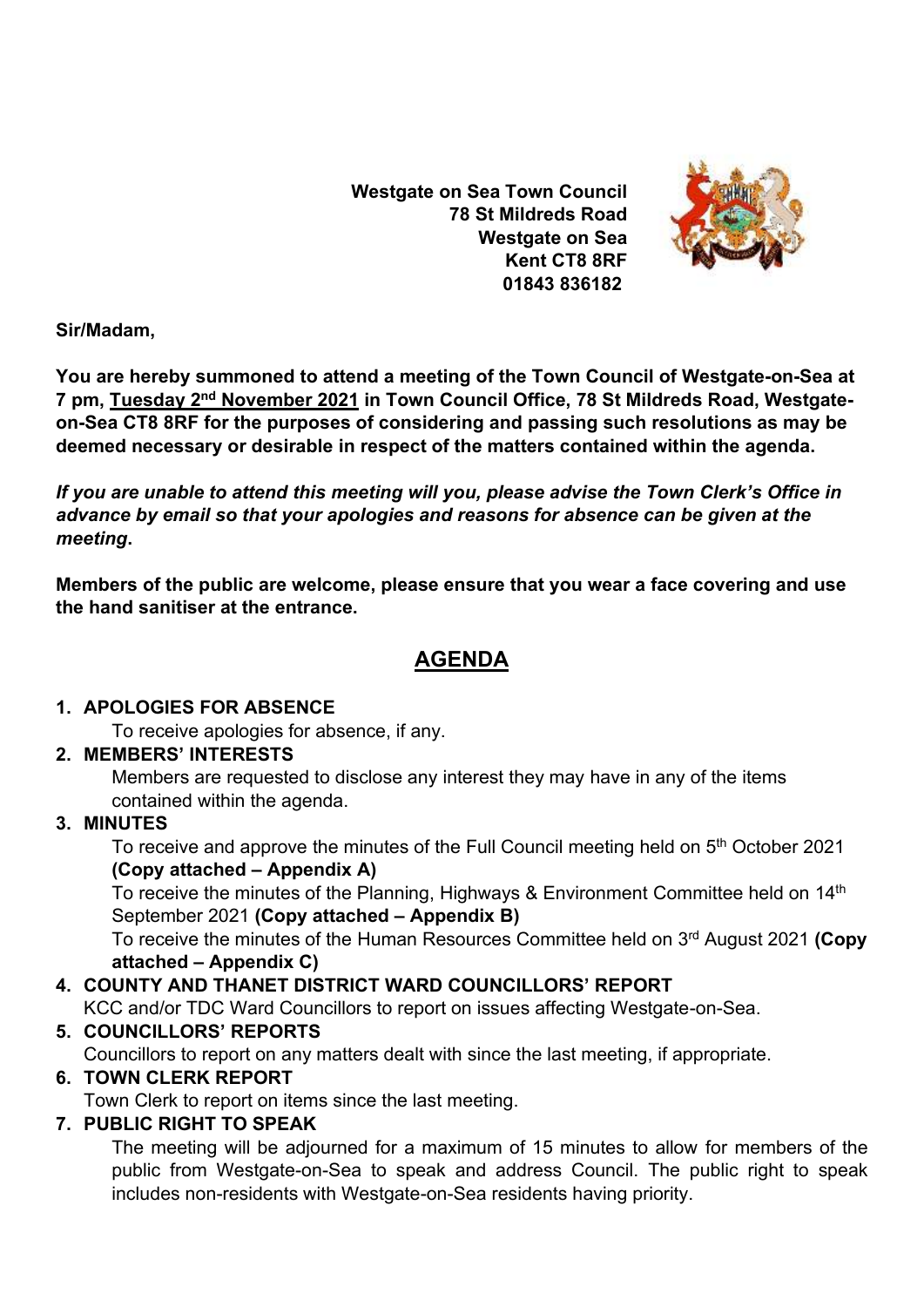*Written notice of the desire to exercise the right to speak and of the topic to be*  addressed must be given to the Town Clerk prior to 4 pm on the Friday before the meeting.

# **8. FINANCE REPORTS**

- **a.** Bank reconciliations 30.09.21 be received
- **b.** Payment and Receipt Reports 30.09.21 be received
- **c.** Receipts and Payments by Budget Heading 30.09.21 be received
- **d.** Annual Budget by Combined Account Code to end of September 2021 be received
- **e.** Budget Forecast Report be received

#### **9. RENEWAL OF DATA PROTECTION OFFICER SERVICE FOR 2021/22**

Town Clerk to request that the DPO Service provided by Satswana is renewed for 2021/22 at a cost of £500.00: **Decision required**

#### **10.TOWN COUNCIL VACANCIES**

Town Clerk to provide an update on the process for the two Town Councillor vacancies and invite comments from Members on the process recommended to be used for Co-option by the HR Committee: **Decision required**.

# **11. KALC AGM – SATURDAY 13TH NOVEMBER ON ZOOM**

Town Clerk to share details of the Notice of the AGM for KALC; two representatives from the Town Council are invited to attend; Members to nominate: **Decision required**

# **12.COMMUNITY CENTRE, LYMINGTON ROAD, WESTGATE**

Town Clerk to share a report which highlights the position with the lease for the Community Centre on Lymington Road due for renewal with TDC in early 2024; WOSCCA have approached the Town Council and have a proposal for the future of the Community Centre: **Decision required**

# **13.TRAINING OPPORTUNITIES**

Town Clerk to share details of training opportunities and an update on the budget position for this fiscal year for training at the Town Council.

#### **14.HIPS AND TRAFFIC SURVEY RESULTS**

Town Clerk to share the recent traffic surveys data and to advise on the process for progressing with any proposed traffic improvement project: **Decision required**

#### **15.ACTION PLAN UPDATE**

Town Clerk to share progress report on the Town Council Action Plan for this year.

# **16.PLANNING APPLICATIONS FOR TREE WORKS**

Town Clerk to share planning application notifications from TDC with deadlines that occur before the next PHE Committee

- A) TPO/TH/21/1632 Questeds, 76 Canterbury Road, Westgate on Sea: **Decision required**
- B) TCA/TH/21/1602 Piggybank Nursery, 47 Station Road, Westgate on Sea: **Decision required**

#### **17.POLICE AND CRIME PLAN SURVEY – DEADLINE 12.11.21**

Town Clerk to share details of the survey and how the community can access to get their views heard about how to help shape the priorities of Kent Police going forward – this is the link to the survey - [https://www.smartsurvey.co.uk/s/PCC2021/.](https://www.smartsurvey.co.uk/s/PCC2021/)

#### **EXCLUSION OF PRESS AND PUBLIC**

Council is requested to pass a resolution to exclude Press and Public from the remainder of the meeting pursuant to section 1(2) of the Public Bodies (Admission to Meetings Act) 1960, because of the confidential nature of the business to be transacted, the public will be asked to leave the meeting during consideration of the following items in respect of matters relating to the employment of staff: